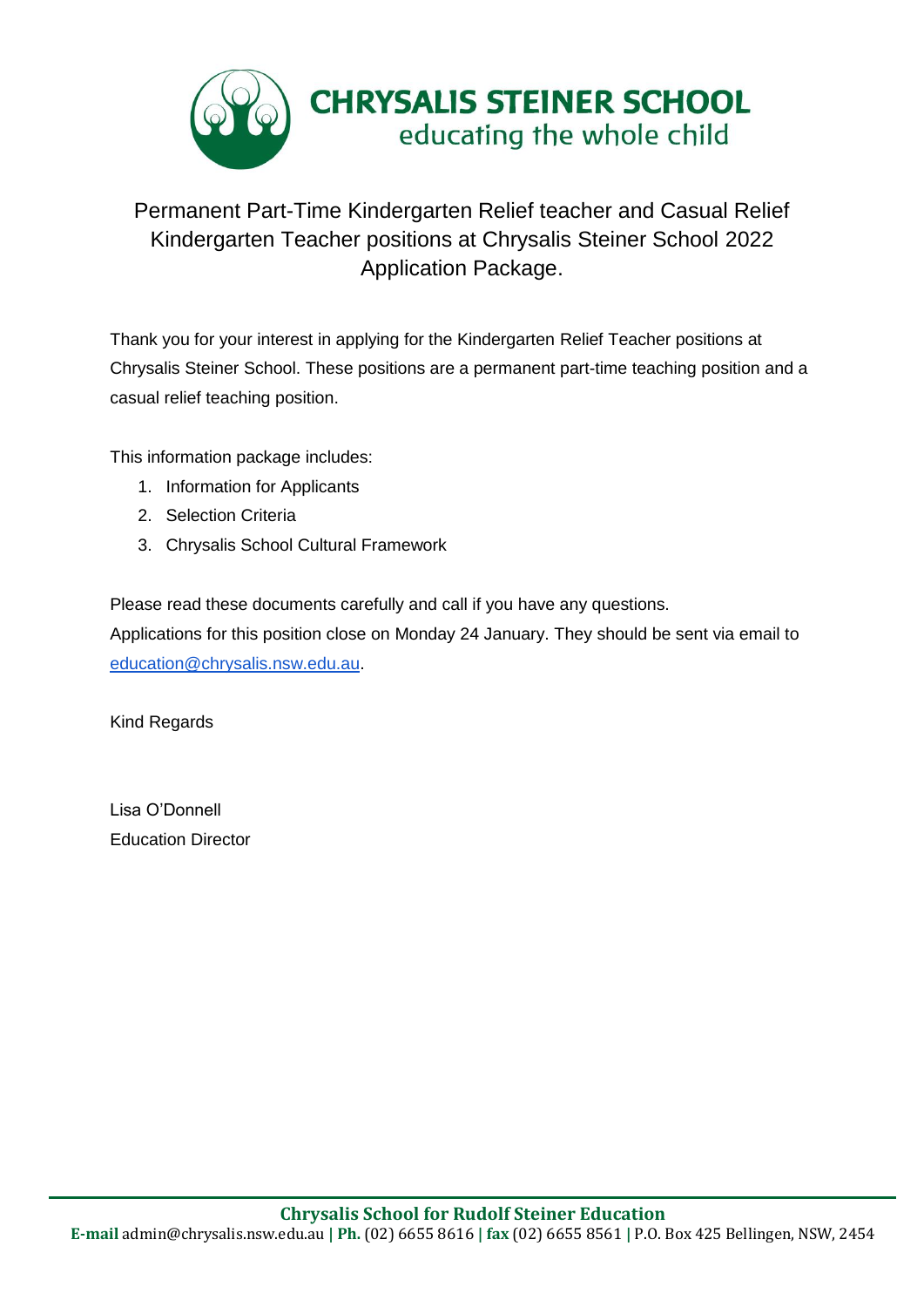

## Permanent Part-Time Kindergarten Relief teacher and Casual Relief Kindergarten Teacher positions at Chrysalis Steiner School commencing Term 1 2022

Permanent Part-Time position 0.2 FTE

Chrysalis School was founded in 1982 as an independent, non-denominational, and coeducational school for Rudolf Steiner Education. We currently offer Playgroups, two Kindergartens, one younger and one older and single-stream classes from one up to and including Class 9 and Class 10 in 2022.

Chrysalis is situated in a sub-tropical rainforest area in the Thora Valley on a spectacular site of 10 hectares, with the Bellingen River passing by our door. We are twenty minutes from Bellingen in the east and 25 minutes from the Dorrigo Plateau in the north. It would be hard to find a more beautiful learning environment for children. We also have exceptional architectural beauty through our creative and dedicated building program throughout the pioneering years and more recent times.

Our River Song Kindergarten offers a full-time program, for the young child five turning six in their second Kindergarten year. We offer an enriching Steiner program to the children with a wide variety of experiences and opportunities for developing new skills, suitable for their age and stage of development, which supports their unfolding ready class one in the following year.

The essence of the Chrysalis School for Steiner Education is to educate the whole person; to encourage the individual to become a citizen of the world through a balanced curriculum of academic studies, artistic activities, and practical experiences, and to develop each student's self-discipline and strength of body and will.

The foundation for educating the students at Chrysalis is based on providing skills, competencies, and exploring core values. Upon this, each individual may build a life-long process of learning, finding his or her path in life, and developing the will, courage and strength to follow it.

The school aims to develop "free human beings who are able, of themselves, to impart purpose and direction to their lives."

These aims are held throughout the child's schooling and implementation of them varies according to the age and stage of each individual.

The school has a College of Teachers (CoT), responsible for the development of Steiner Pedagogy in the School. All Early Childhood teachers work collaboratively with Early Childhood Faculty and Primary Faculty in the provision of high-quality play-based Steiner education including the delivery of the Steiner curriculum.